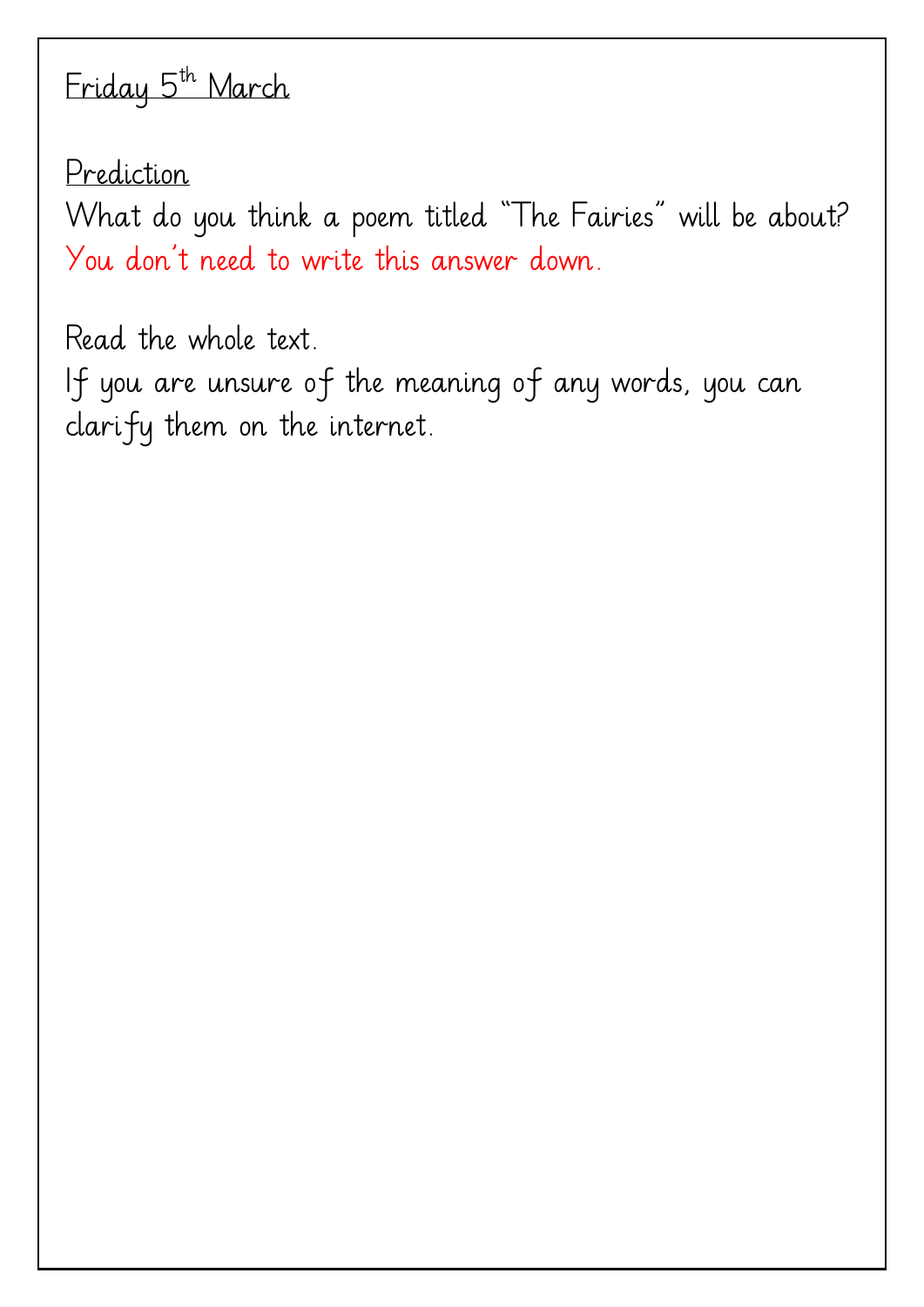# **The Fairies**

Up the airy mountain Down the rushy glen, We daren't go-a-hunting for fear of little men. Wee folk, good folk, Trooping all together Green jacket, red cap, And a white owl's feather.

Down along the rocky shore Some make their home. They live on crispy pancakes Of yellow tide-foam; Some in the reeds of the black mountain lake, With frogs for their watchdogs, All night awake.

William Allingham